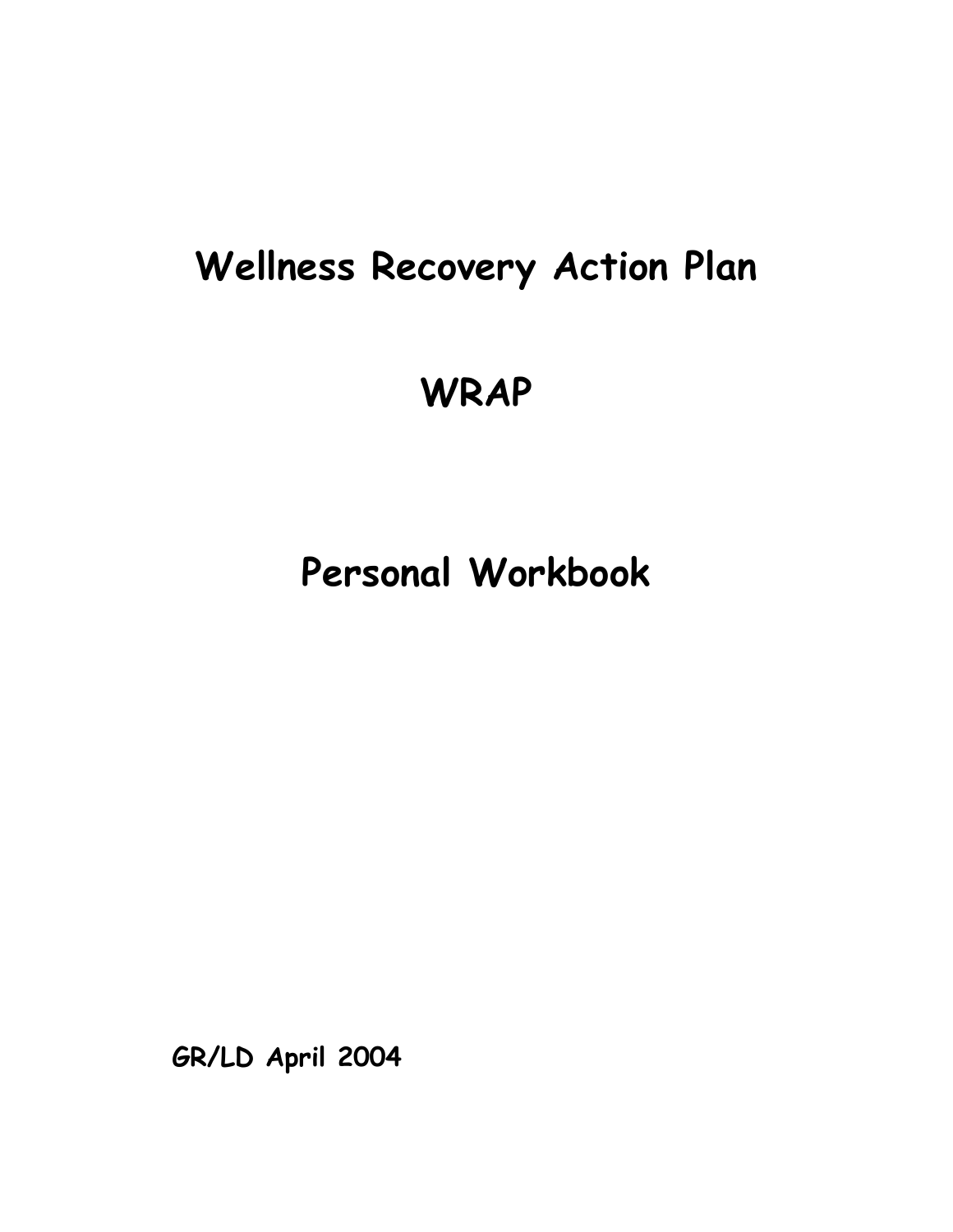# **Wellness Recovery Action Plan (WRAP)**

The Wellness Recovery Action Plan is a framework with which you can develop an effective approach to overcoming distressing symptoms, and unhelpful behaviour patterns. It is a tool with which you can get more control over your problems. WRAP was originally developed by Mary Ellen Copleand and a group of mental health service users who wanted to work on their own recovery – this is what they found worked for them. Developing your own WRAP will take time, it can be done alone, but many find it very valuable to have a supporter – someone they trust, and work on it together.

As you develop your WRAP it can become a practical support for your recovery which you refer to daily, as a reminder and guide, and also turn to at times of difficulty. It is designed as an aid for learning about yourself, what helps and what doesn't, and how to get progressively more in control of your life and your experience. It also includes instructions on developing a crisis plan, as a means of guiding others on how best to make decisions for you and to take care of you, for those times when your problems and symptoms have made it very difficult for you to do this for yourself. Once you are committed to your own recovery, however things work out, they can be an opportunity for learning more about yourself, and improving your WRAP.

A WRAP includes: developing a Wellness Toolbox, and then

- 1. Evolving a daily maintenance plan
- 2. Understanding triggers and what I can do about them
- 3. Identifying early warning signs and an action plan
- 4. Signs that things are breaking down and an action plan
- 5. Crisis planning
- 6. Post crisis planning

The WRAP belongs to you and you decide how to use it. You decide who to show it to and you decide whether you want someone to work with you on it or not. You decide how much time to spend on it and when to do it. It becomes your guide to support your own wellness and recovery.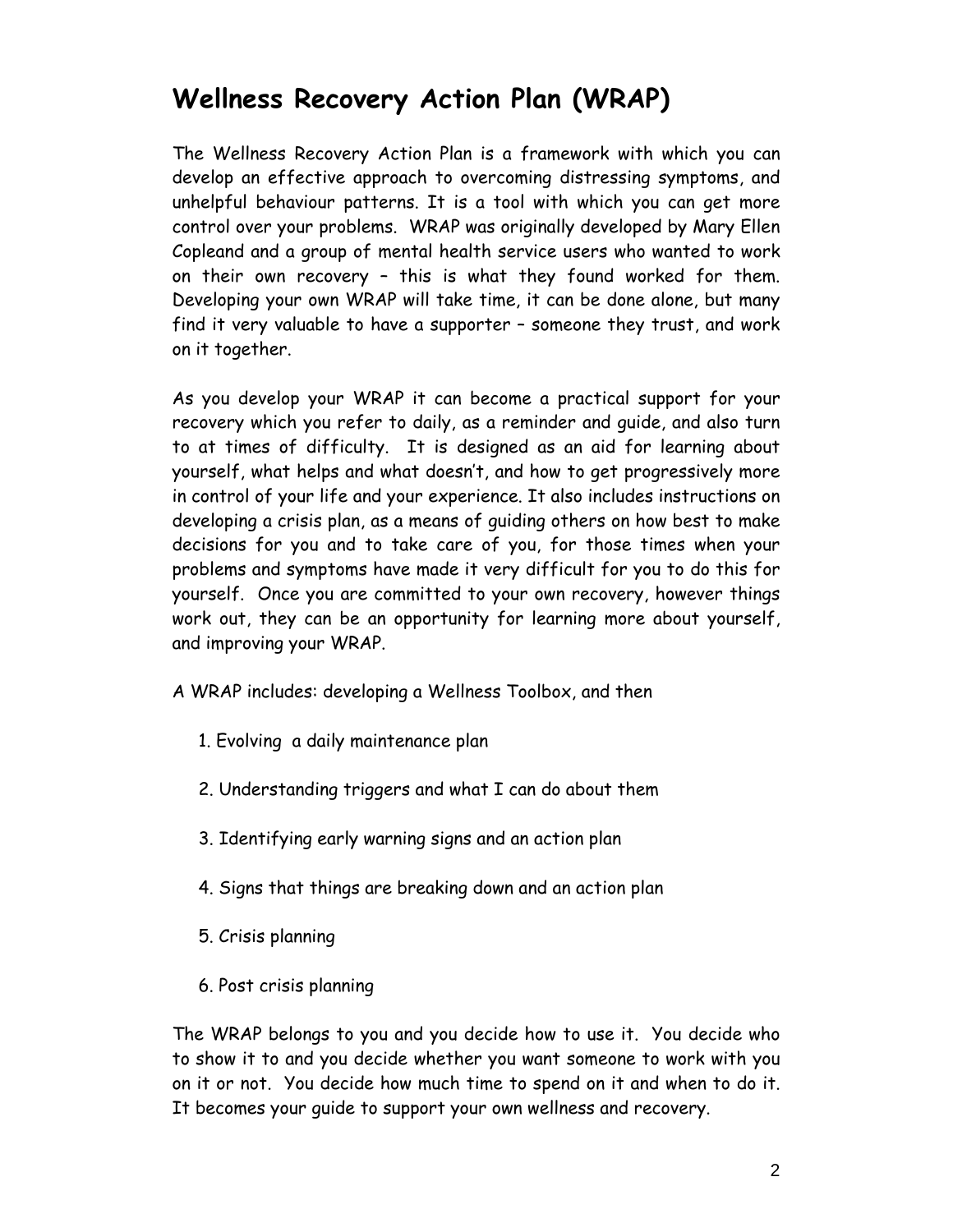## **Developing a Wellness Toolbox – reminders and resources to call on**

a. In my experience these are things that support my wellness – this works for me:

b. This is what carries a sense of meaning or significance for me, this is what inspires me and reminds me of my values

c. These are some things that I would like to try to see if they would support my wellness: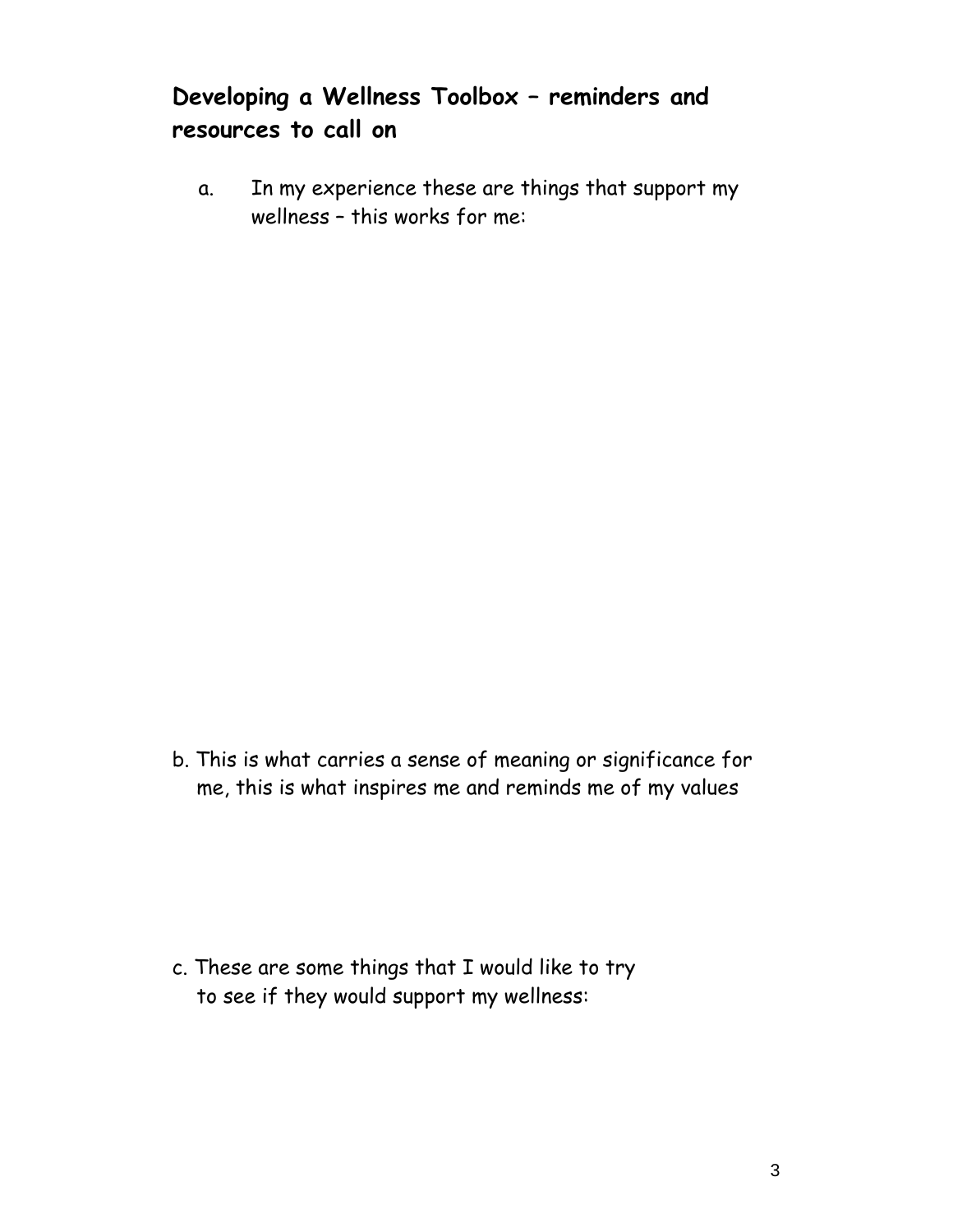# **1. Setting up my Daily Maintenance Plan**

a. My baseline: What am I like when I am well ? When I feel well, I am …………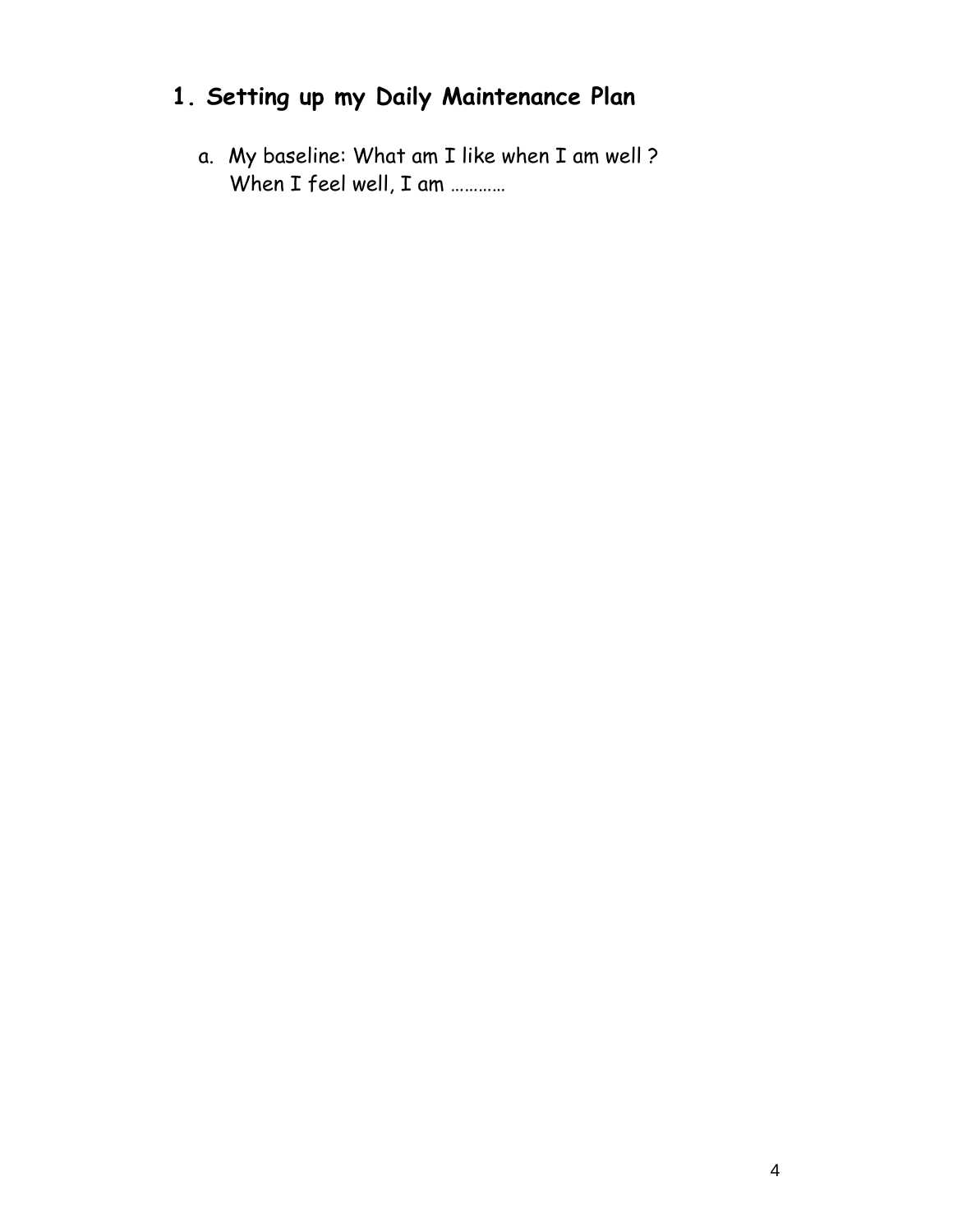b. Daily maintenance Plan

 This is what I need to do for myself every day to keep myself feeling as well as possible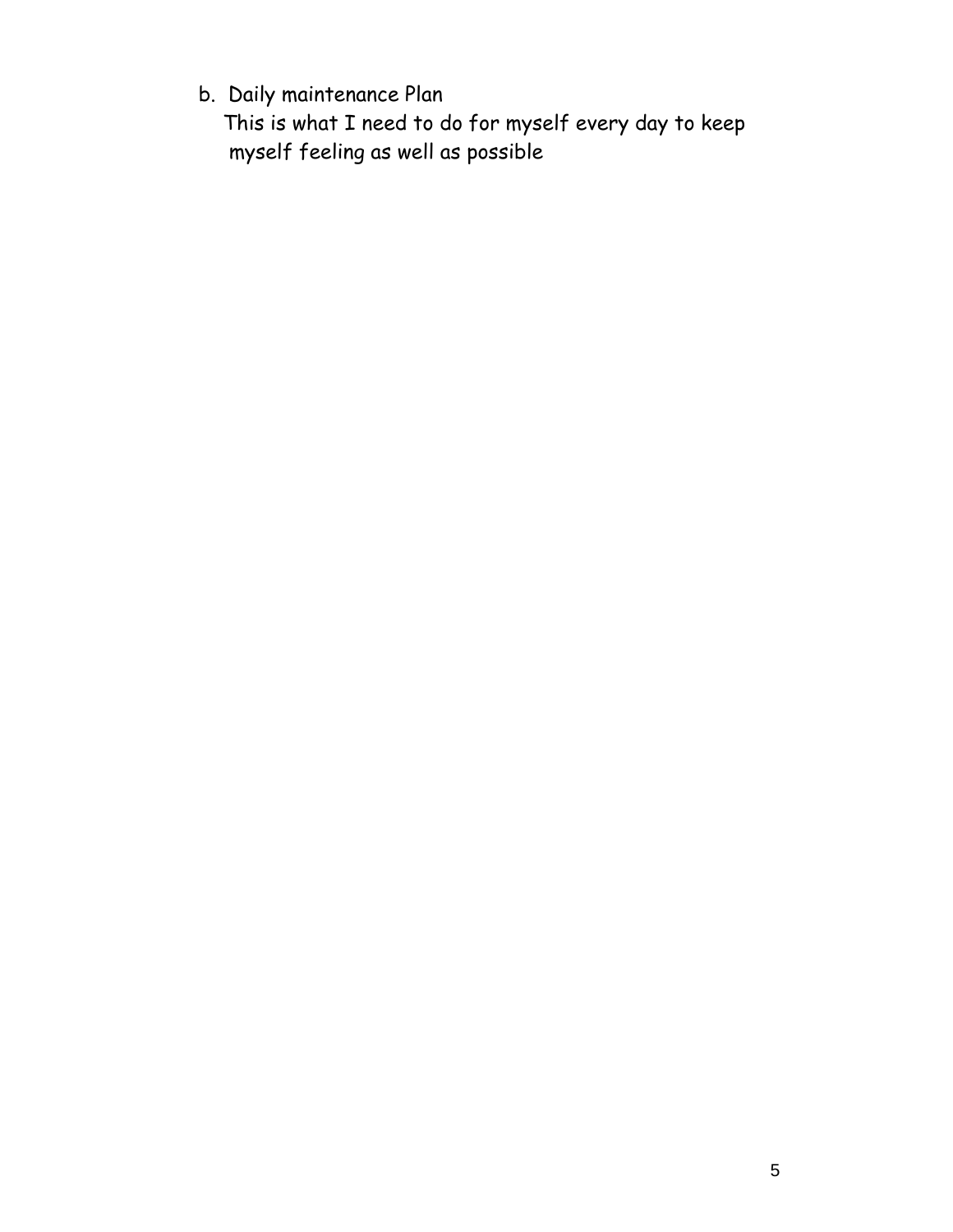c. This is what I need to do, less often than every day, to keep my overall wellness and sense of wellbeing

d. These are the things that I know I need to do to sustain my wellness, but for some reason do not do them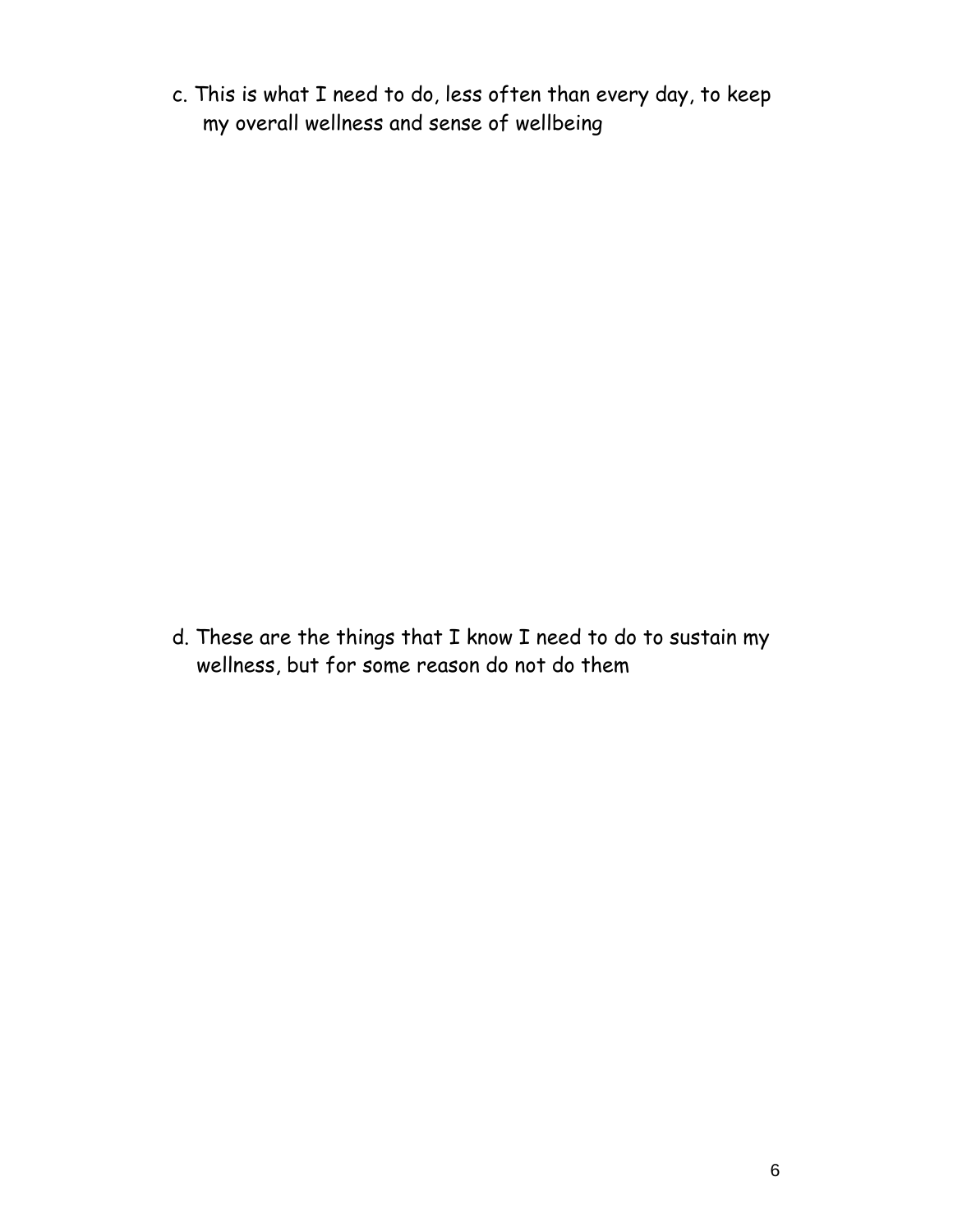#### **2. Triggers**

a. Recognition

Triggers are **things that happen to us** that are likely to set off a chain reaction of uncomfortable or unhelpful behaviours, thoughts or feelings – what triggers me?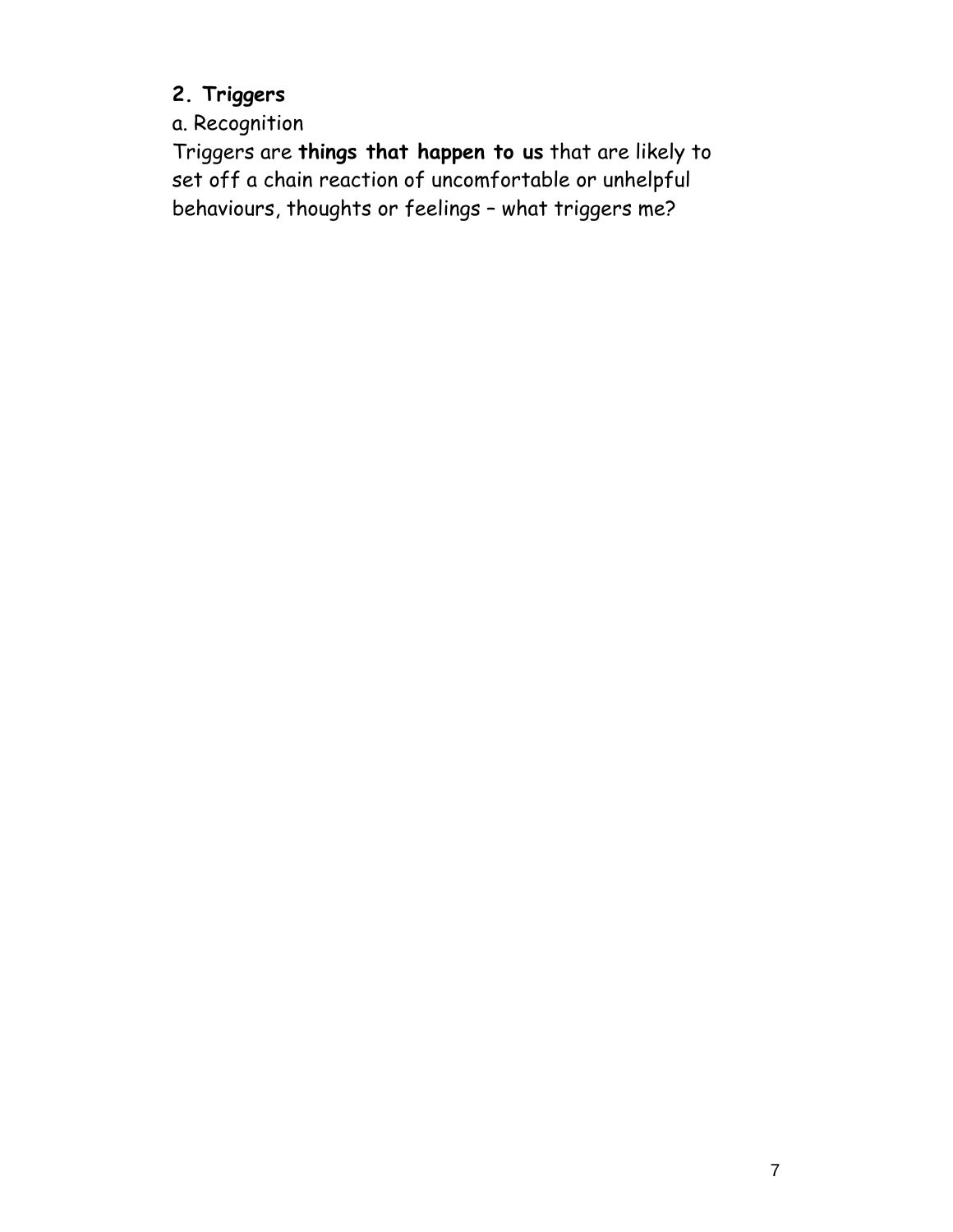b. Action Plan What can I do about these triggers ?

**Avoiding** your triggers: What can I do to avoid or limit my exposure to things that trigger me?

**Coping with** triggers when they occur: What can I do when I am triggered to prevent things from getting worse?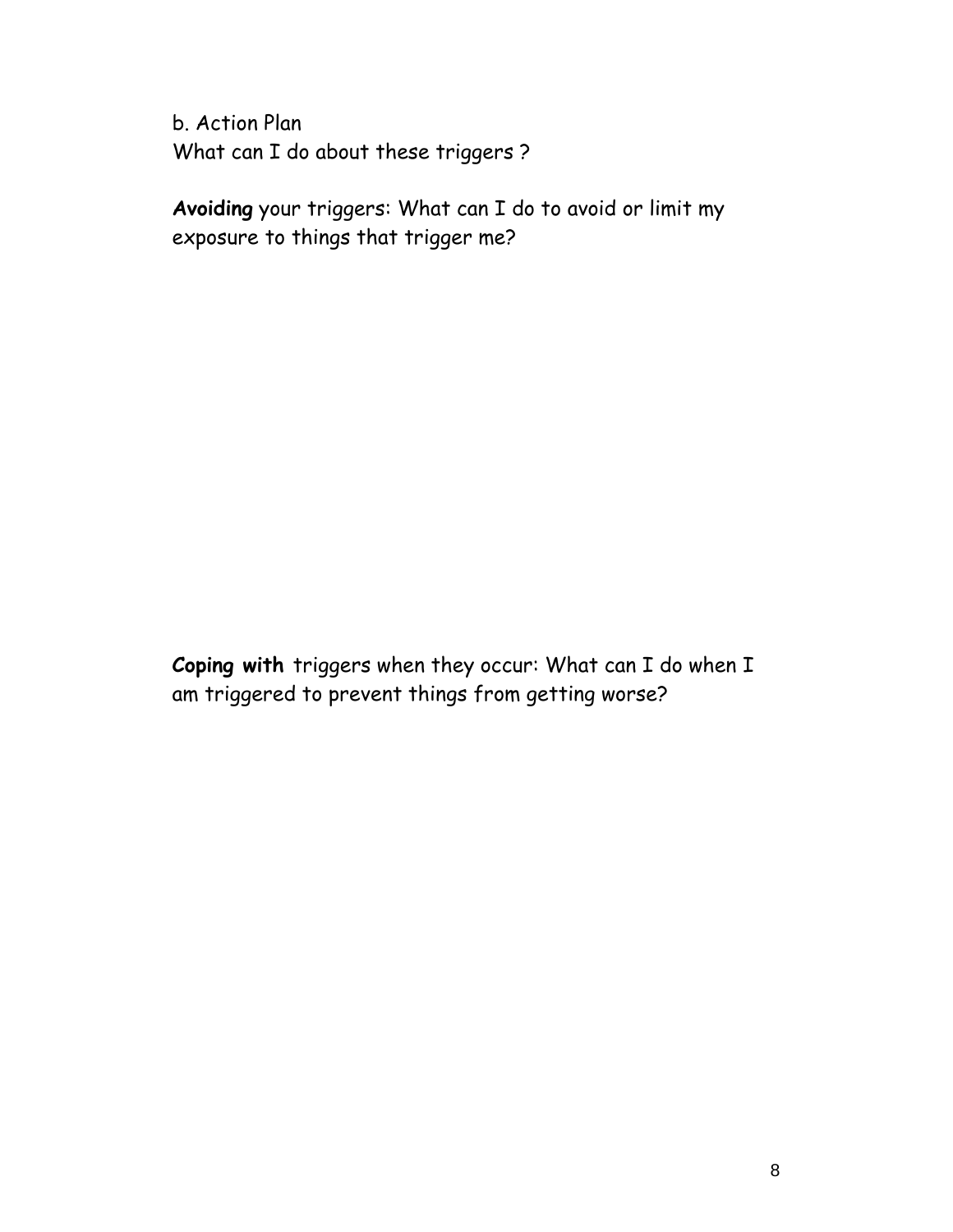**3. Early warning signs** are the subtle signs of changes in our thoughts or feelings or behaviour, which indicate that you may need to take action to avoid a worsening of your condition or situation.

a. Recognition

What changes for me; what are my early warning signs?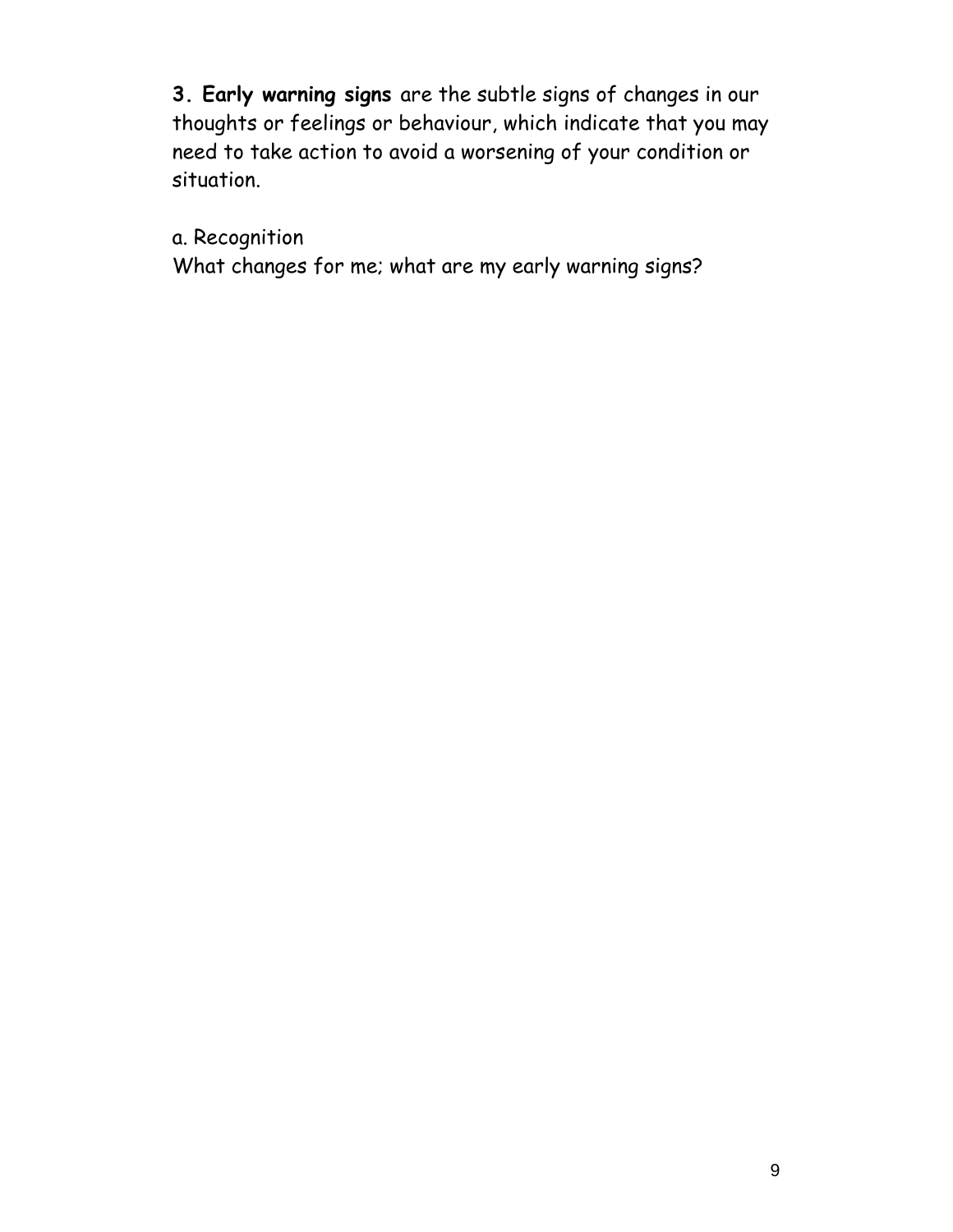b. Action Plan What can I do about this? What action can I take when I recognise the early warning signs?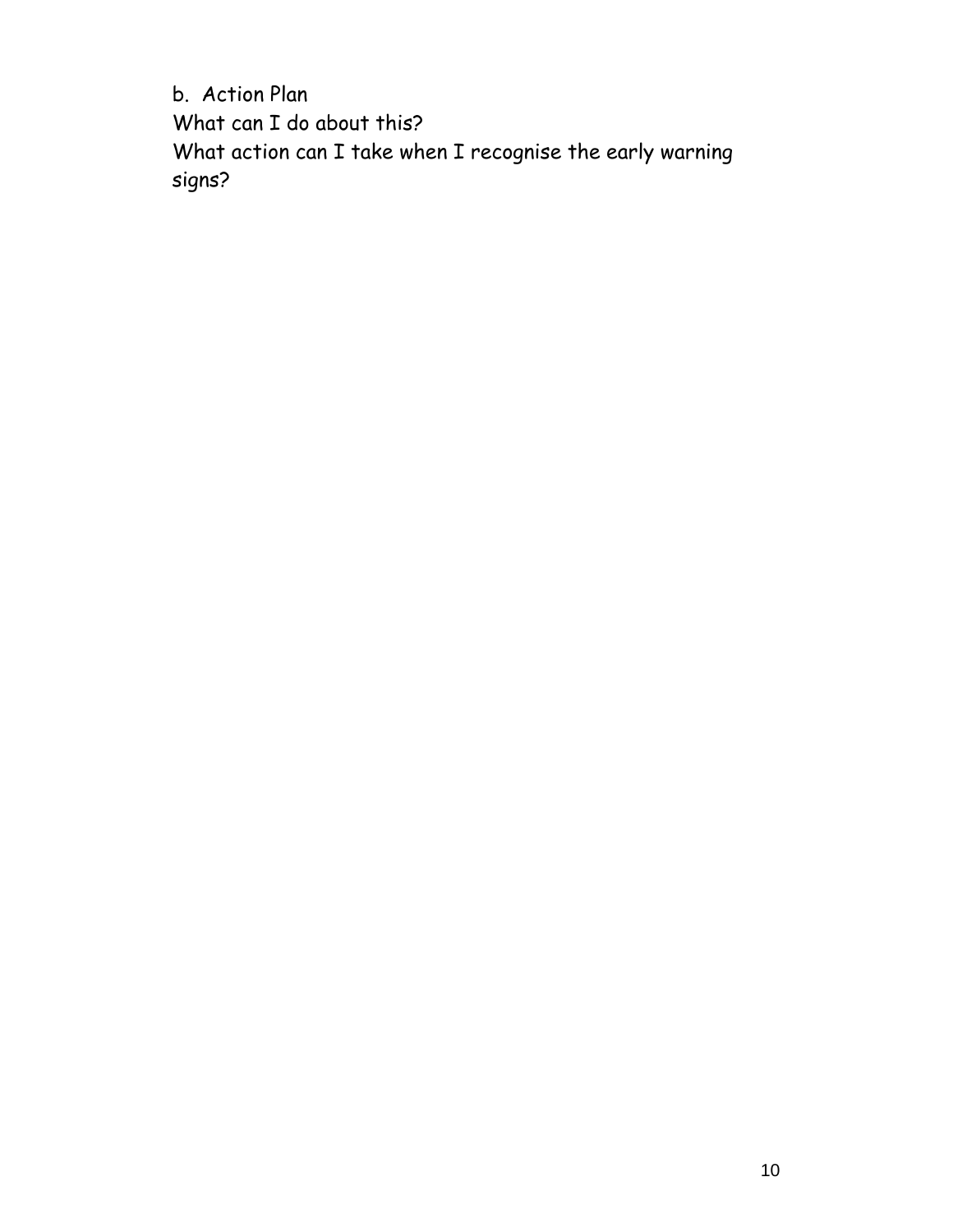## **4. When things start breaking down or getting worse**  a. Recognition

This is how I think and feel, and how I behave when the situation has become uncomfortable, serious or even dangerous: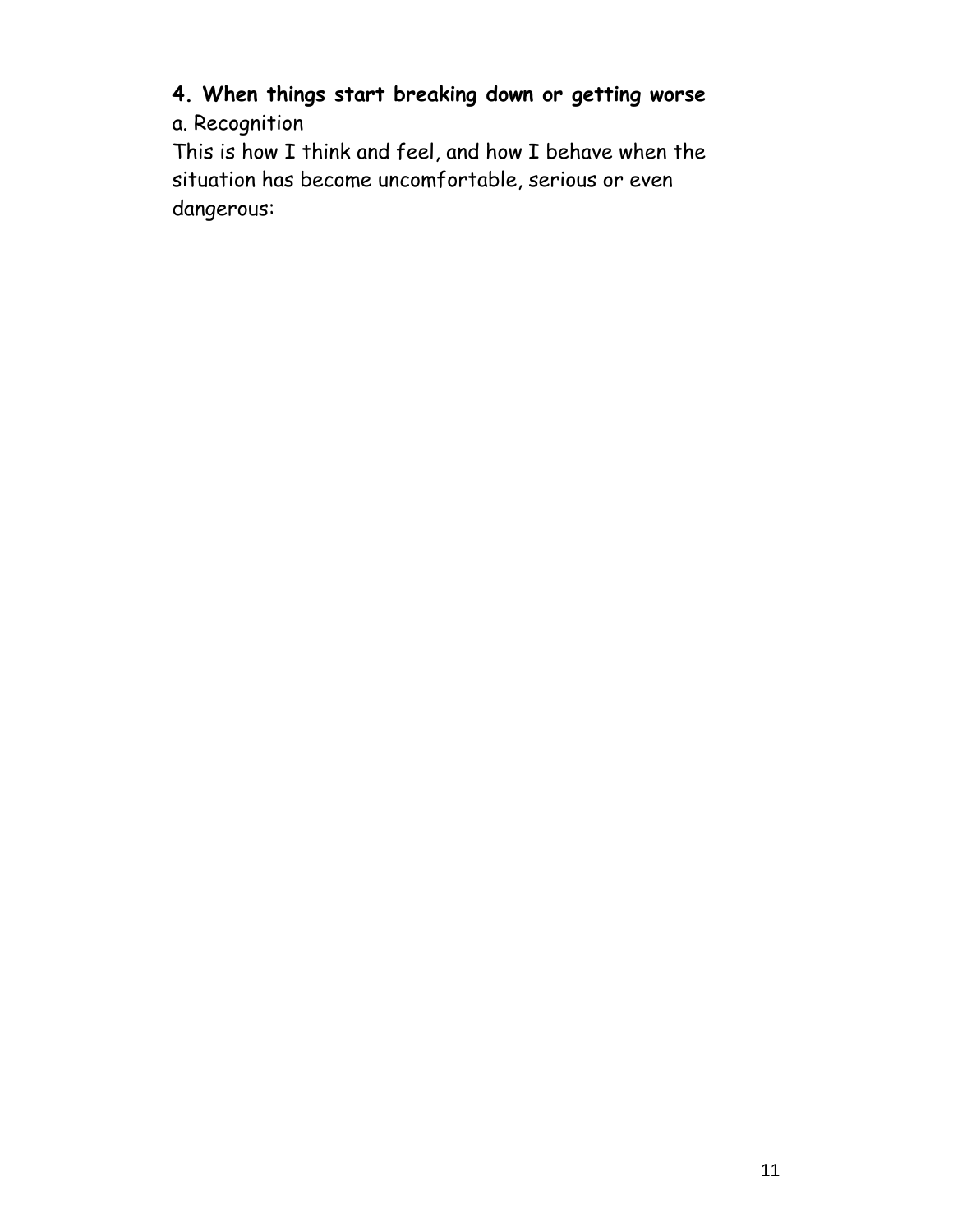b. Action Plan:

When things have progressed this far caring for myself is my top priority. What can I do to reduce these difficult and unpleasant experiences, and prevent things getting worse?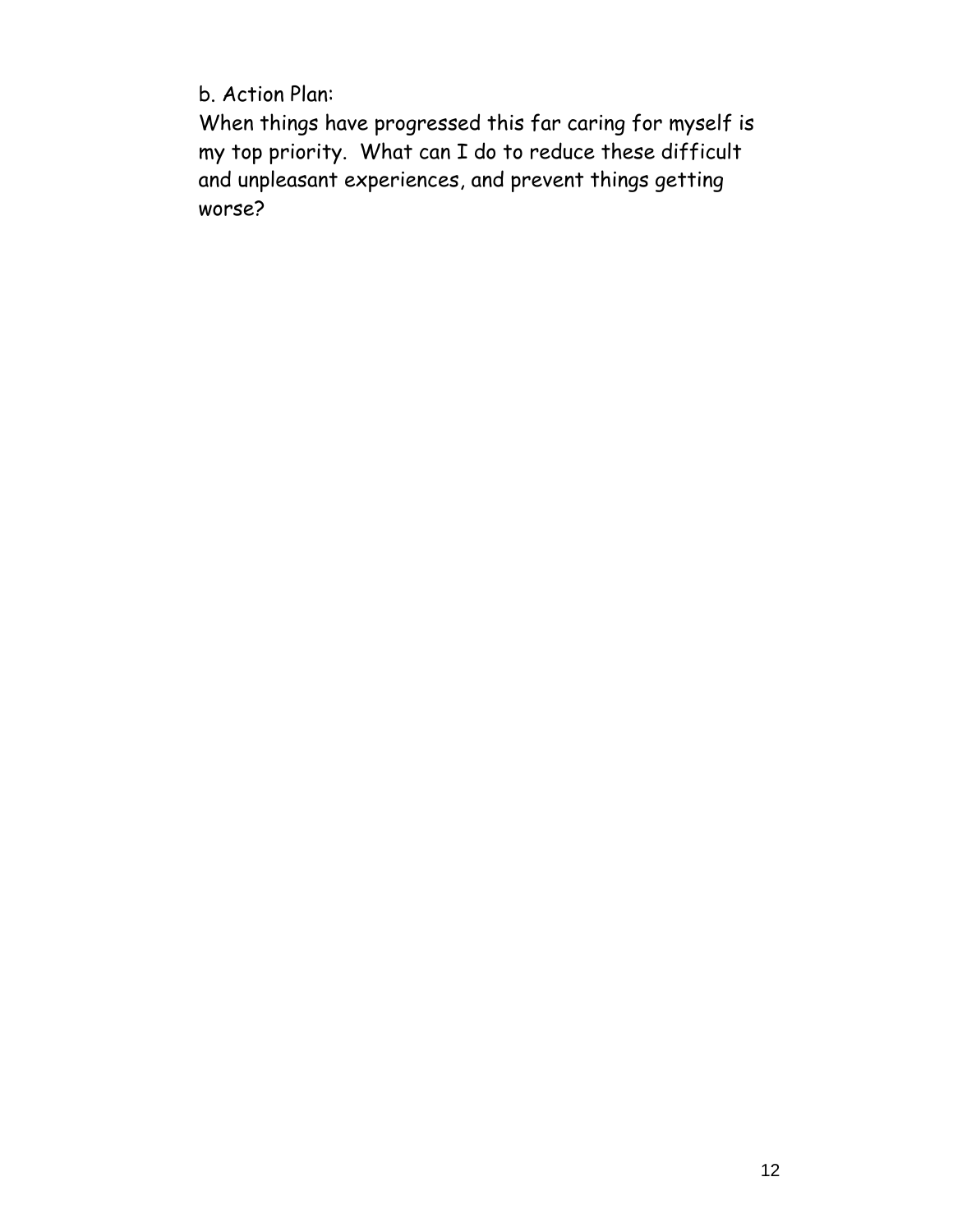# **Wellness Recovery Action Plan**

## **PERSONAL CRISIS PLAN**

This plan was made on …………………….. date

And it takes over from any other plans with earlier dates.

This 10 point plan can be just for your own use and reference or can be shared with others involved in the plan. It will take time to set up, and can be changed whenever you have new ideas or information. When you change it, consider sending updated versions to those it involves

#### **Part 1. Remembering What I am like when I'm feeling well**

When I am well I am ..........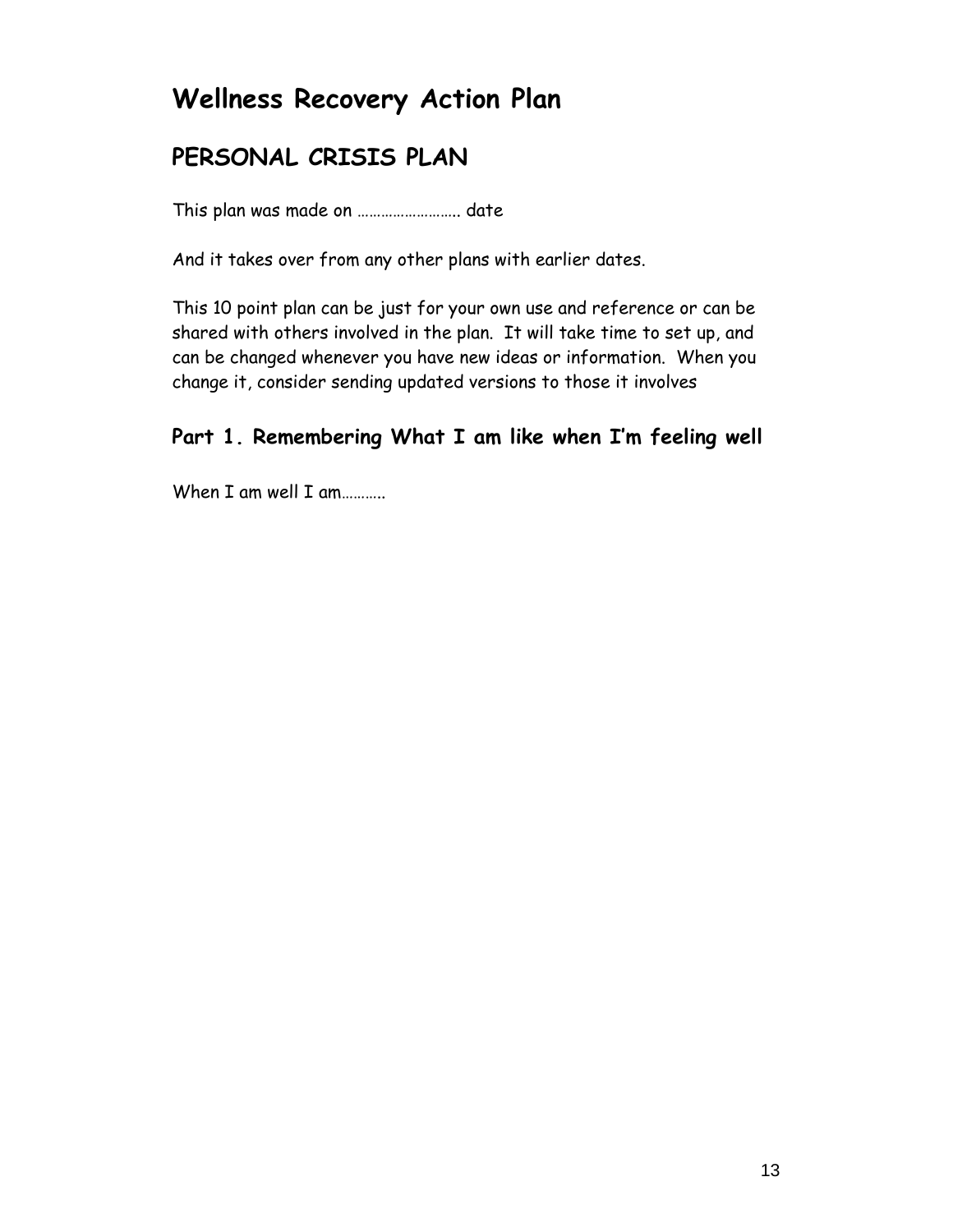#### **Part 2. When it gets too bad**

Describe how others would know that they need to take over some or full responsibility for your care and make decisions on your behalf, what are you like?

When it gets too bad I .............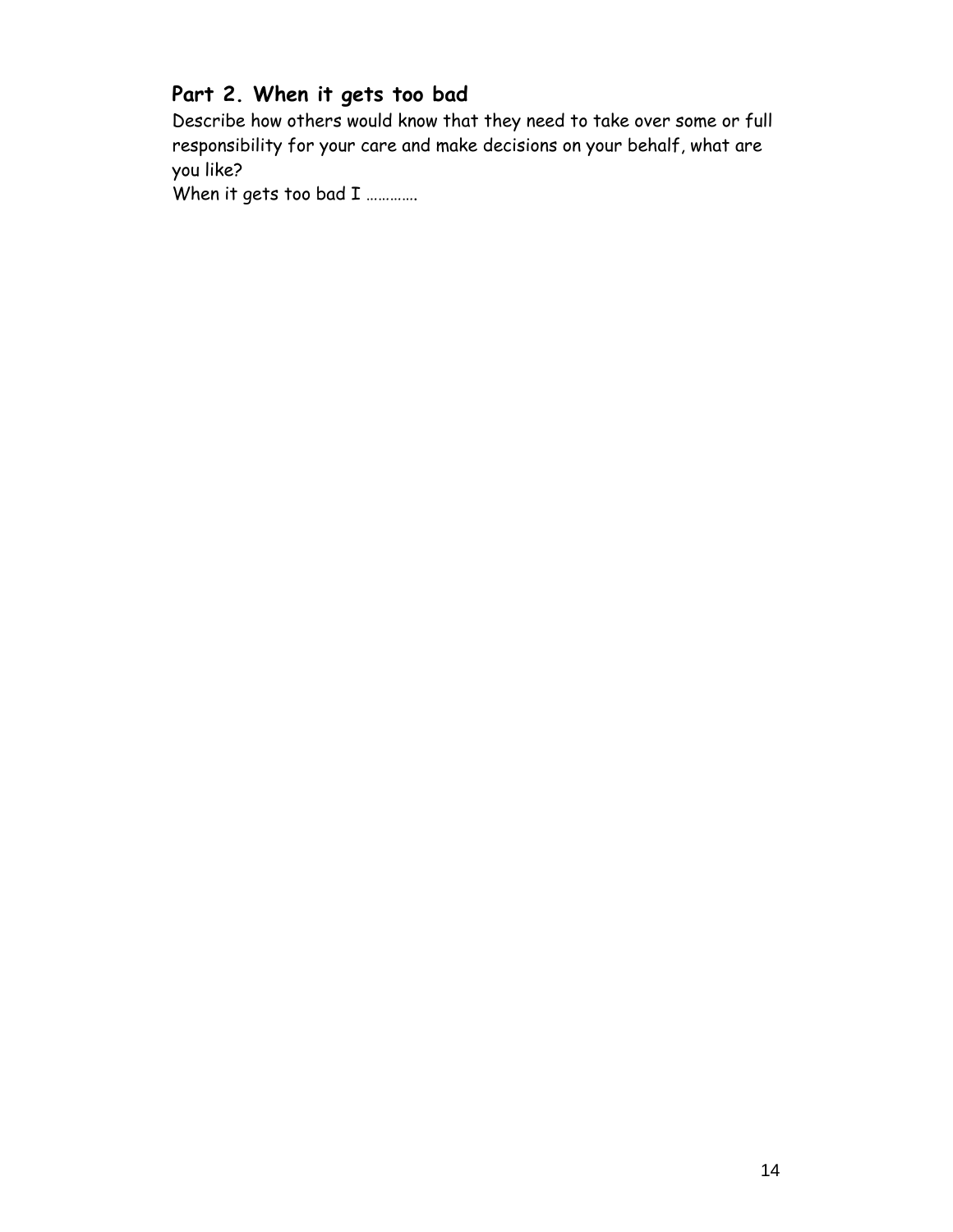#### **Part 3. Supporters**

List those people you want to take over for you when the symptoms you listed above are obvious. They can be family members, friends or health care professionals. You may want to name some people for certain tasks like taking care of the children or paying the bills and others for tasks like staying with you and taking you to health care appointments. These are my supporters:

| Name<br>Phone number | Connection/role |
|----------------------|-----------------|
| Name<br>Phone number | Connection/role |
| Name<br>Phone number | Connection/role |
| Name<br>Phone number | Connection/role |
| Name<br>Phone number | Connection/role |

There may be health care professionals or family members that have made decisions that were not according to your wishes in the past. They could inadvertently get involved if you do not include the following:

I do not want the following people involved in any way in my care or treatment:

Name

Why you do not want them involved (optional)

Name

Why you do not want them involved (optional)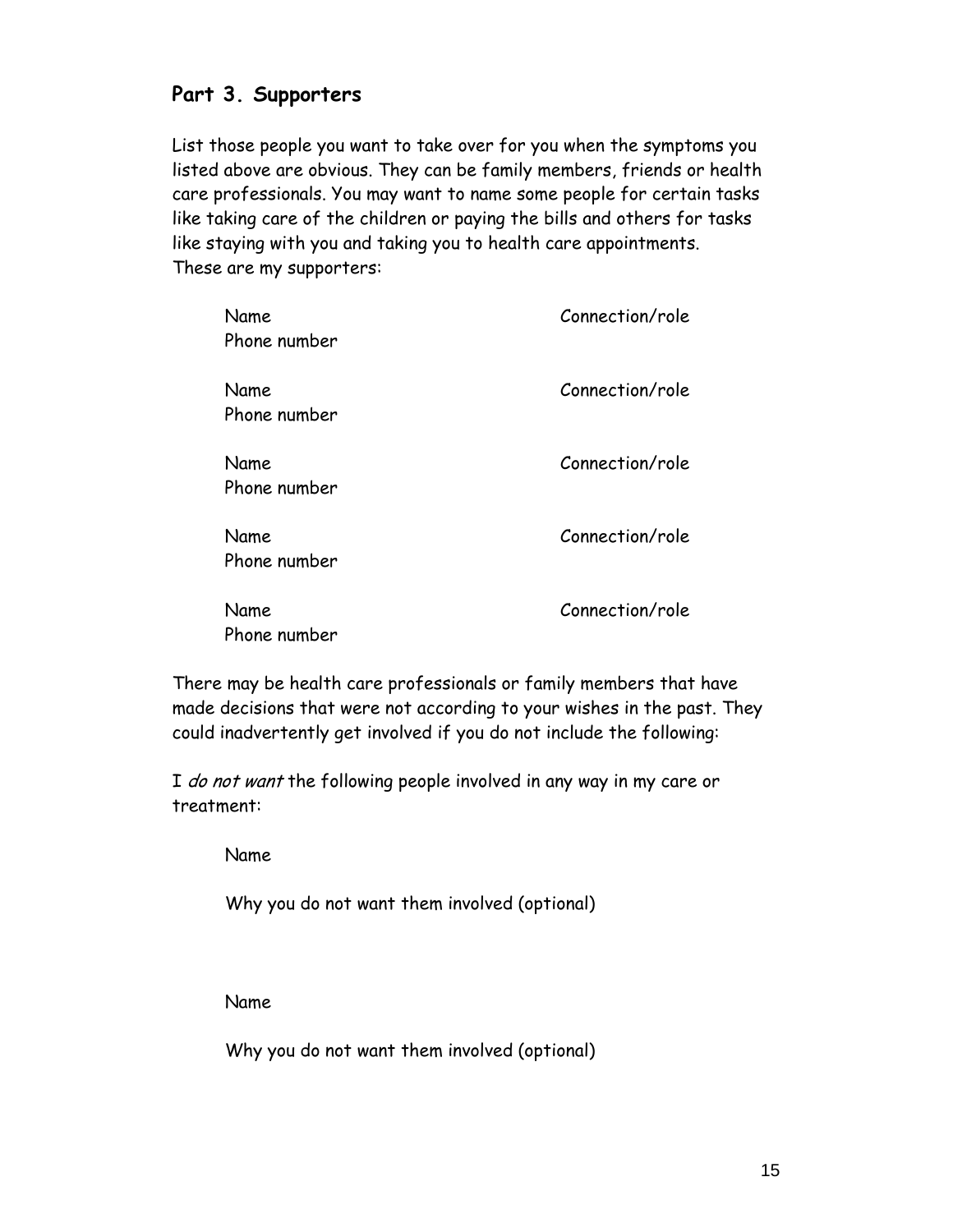#### Settling disputes between supporters

It would only be human nature if sometimes your supporters had different opinions on what should happen. It could be helpful to your supporters if you describe how you want possible disputes between them settled. For instance, you may want to say that a majority need to agree, or that a particular person, or two people you name can make the decision.

When my supporters disagree amongst themselves, this is how I would like the dispute settled: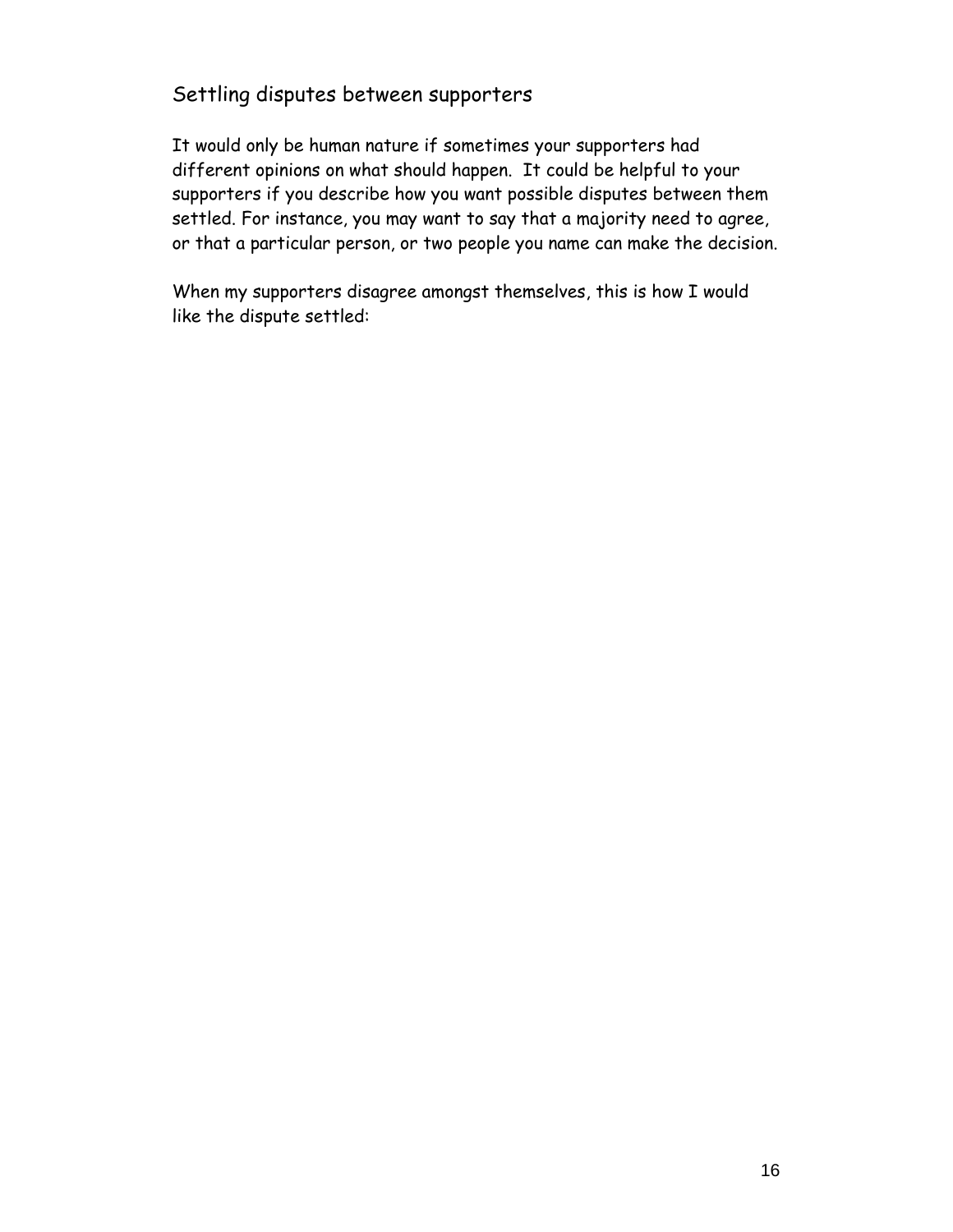#### **Part 4. Medical treatment and medication**

| My General Practitioner is | name      |
|----------------------------|-----------|
| Contact                    | Phone no. |
| My Psychiatrist is         | name      |
| Contact                    | Phone no. |
| My Care co-ordinator is    | name      |
| Contact                    | Phone no. |

List the medications **you are currently taking** and why you are taking them. Include the name of who prescribes them.

List those medications you would prefer to take **if medication or additional medications became necessary**, and why you would chose those

List those medications that **must be avoided** and give reasons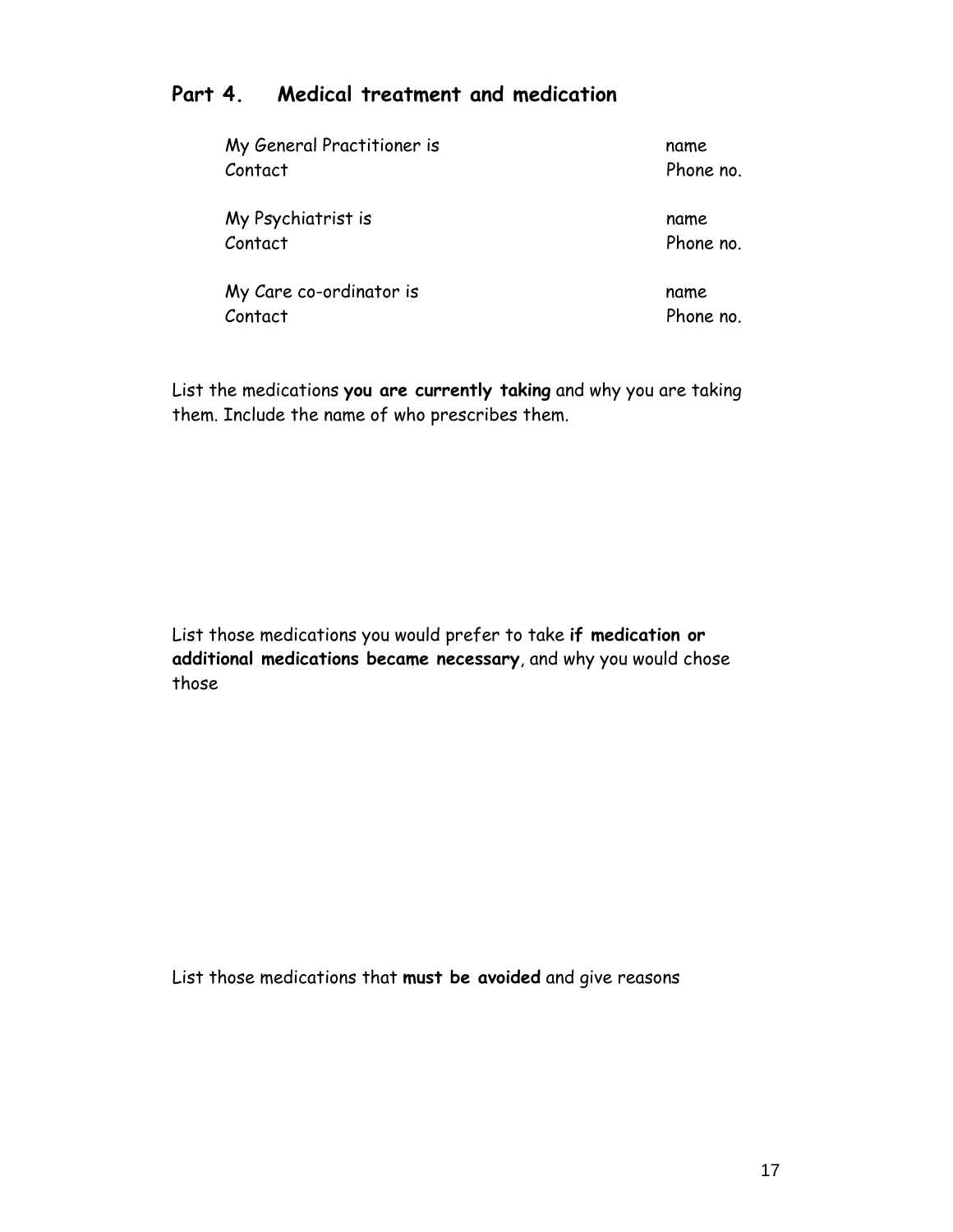### **Part 5. Treatments**

List other treatments that help reduce your symptoms and when they should be used:

List treatments you would want to avoid, and why: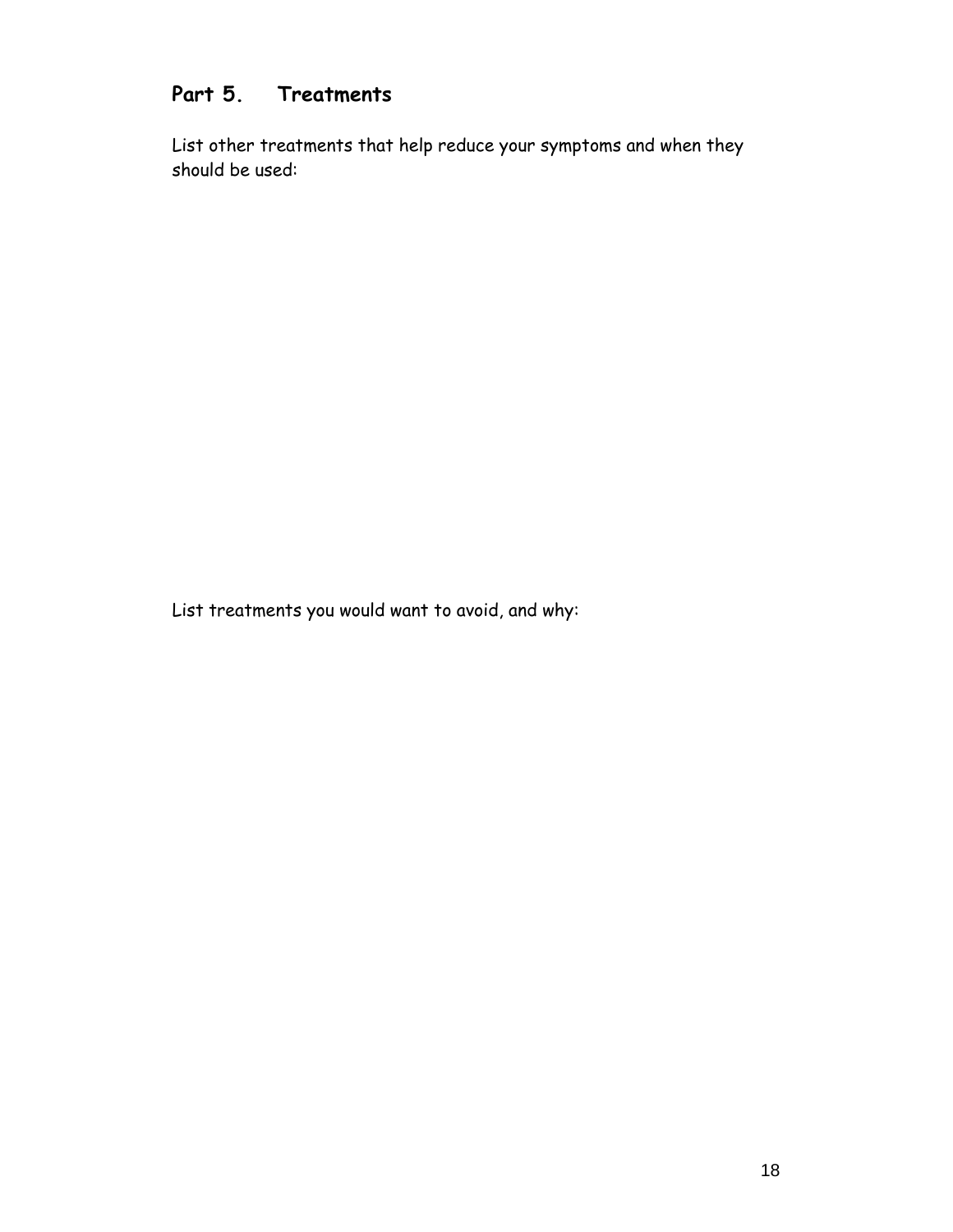## **Part 6. Alternatives to being in hospital: staying at home or using other safe places**

Set up a plan so that you can stay at home or in the community and still get the care you need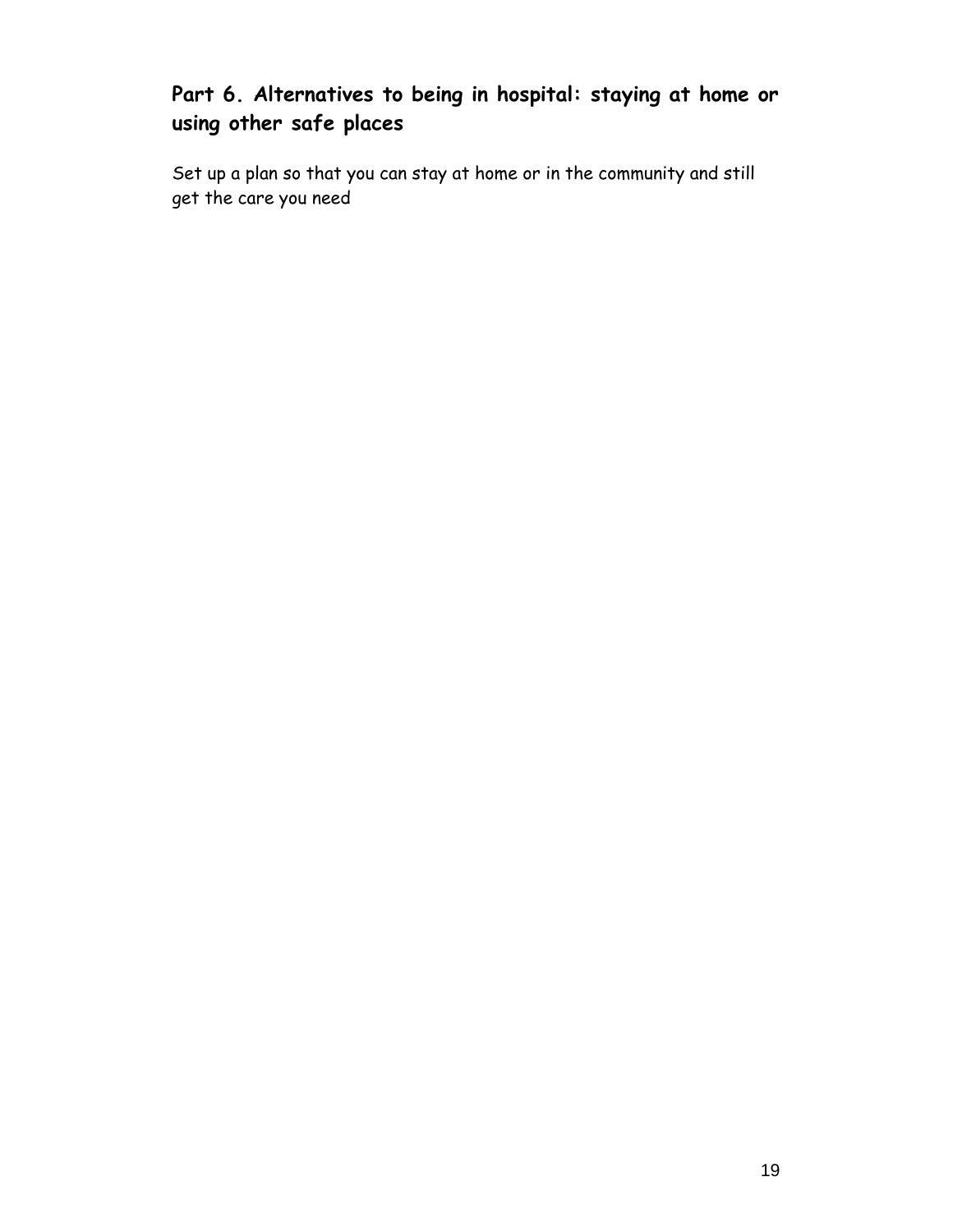### **Part 7. Treatment facilities**

If it becomes necessary to have treatment somewhere or to attend hospital **where would you prefer** to be?

List treatment facilities you want to avoid and why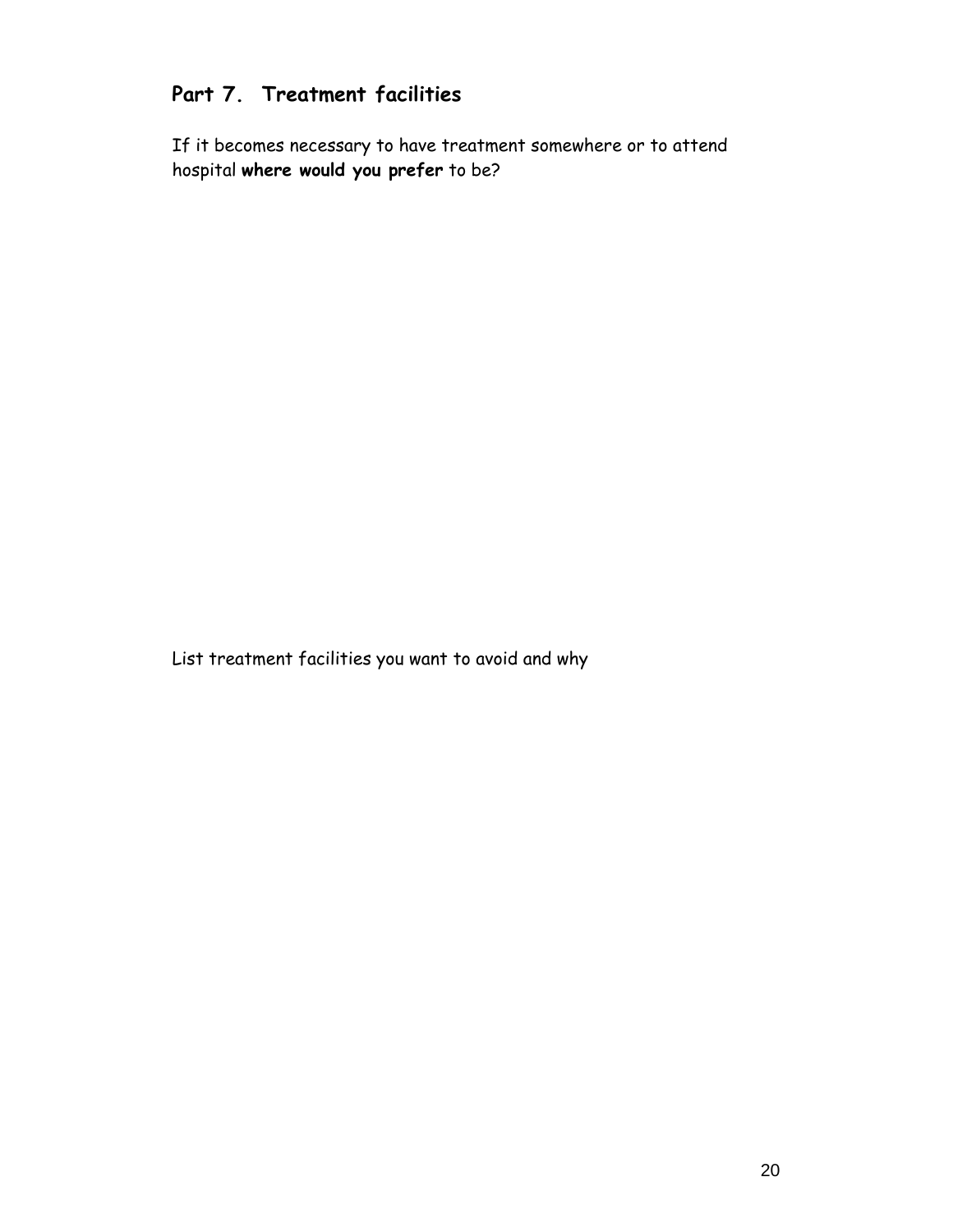#### **Part 8. Help from others**

List those **things that others can do for you** that would help reduce your symptoms or make you more comfortable when you are in crisis – This is what helps me:

List those **things you need others to do for you** and who you want to do what:

What I need done Who I'd like to do it

List those **things** that others might do, or have done in the past, **that would not help** or might even worsen your state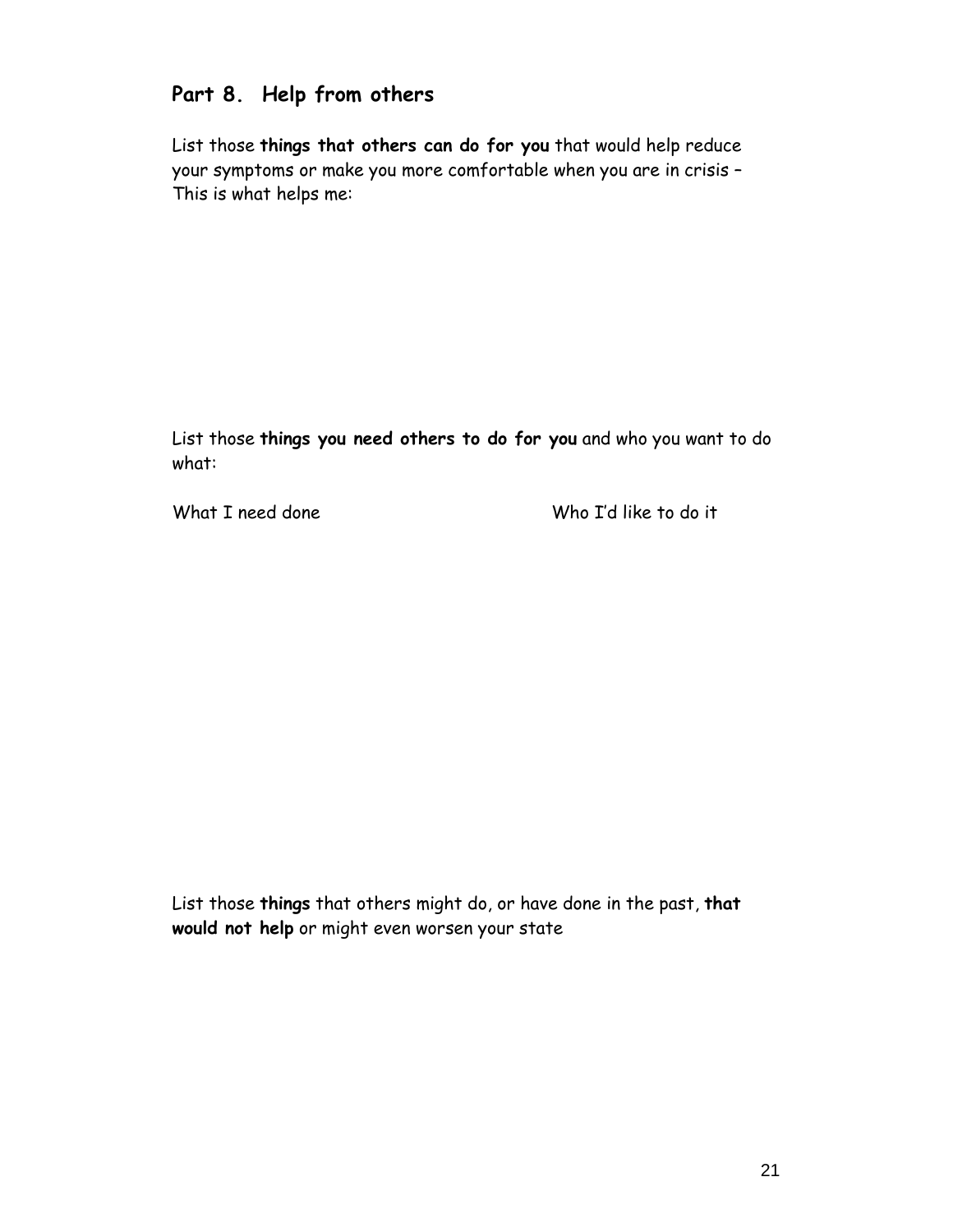# **Part 9. If I am in danger.**

If my behaviour endangers me or others I want my supporters to: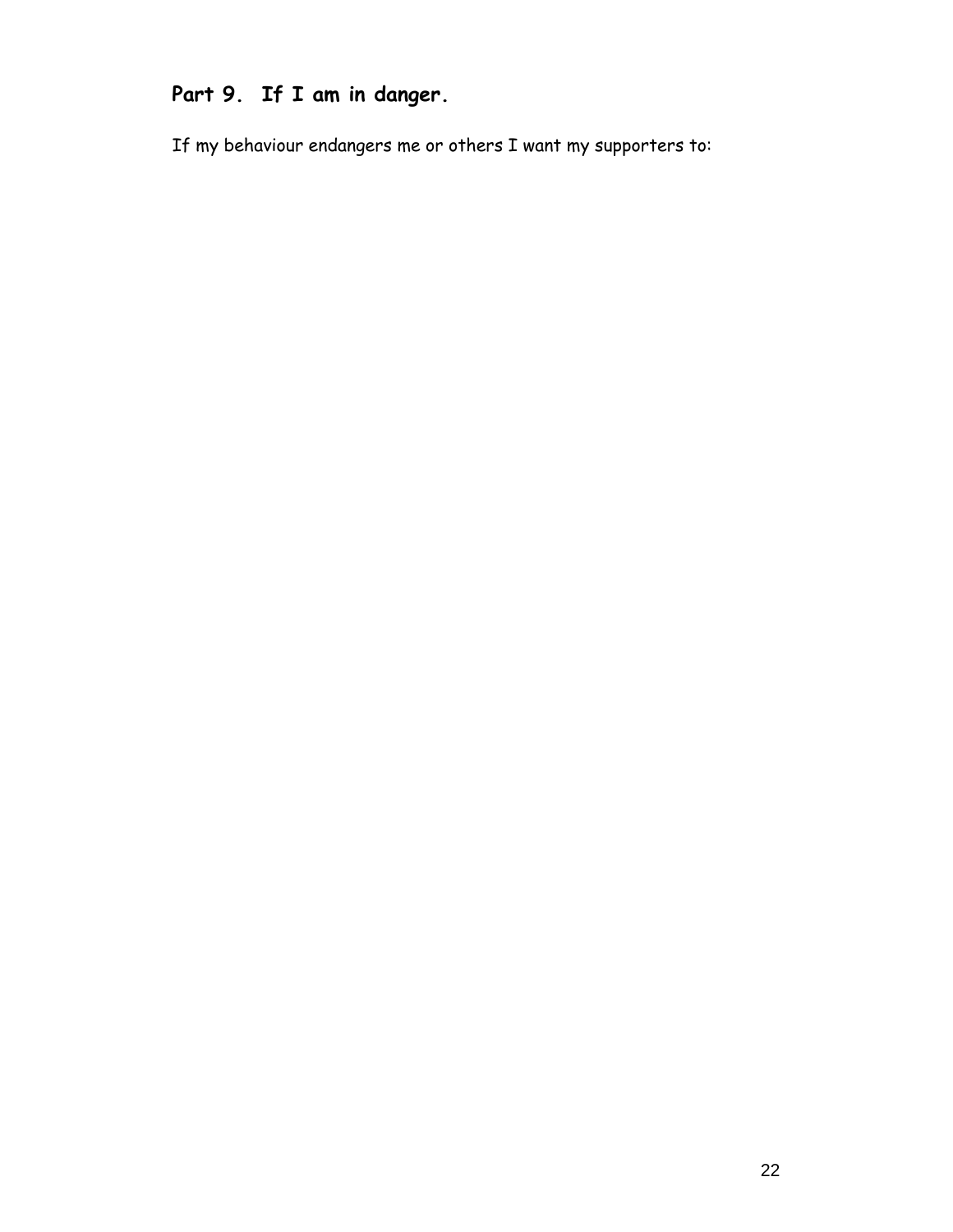## **Part 10. Inactivating the plan**

How will your supporters know when it is safe to stop this Crisis Plan? Describe what positive changes indicate to your supporters that you are in control of things again, and they no longer need to use this plan.

You will know it is safe to cease using this plan when: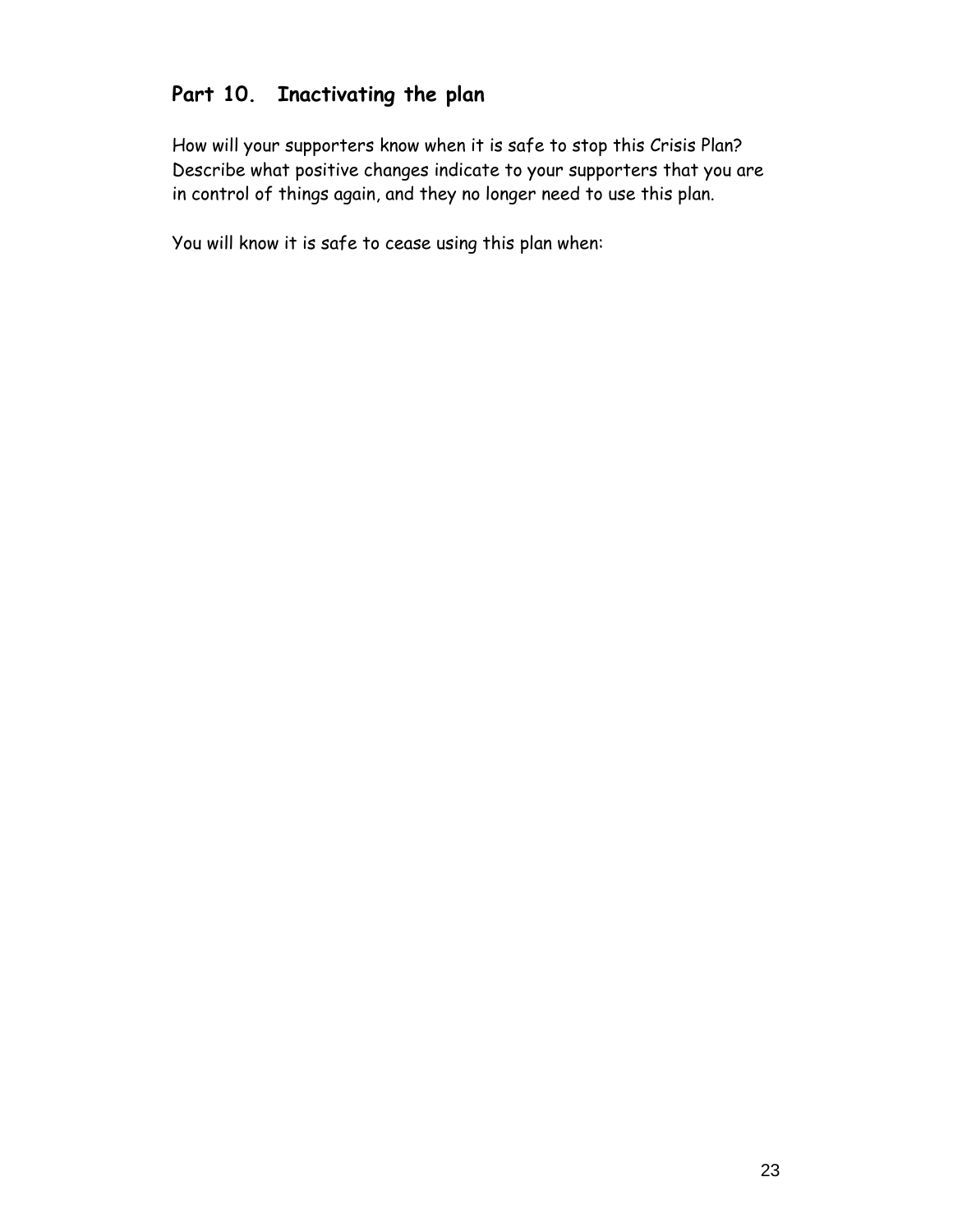#### **Crisis Plan statement (optional)**

You can help ensure that your crisis plan will be followed by signing it in the presence of two witnesses. It will further increase its potential for use if you identify your supporters and name people who are prepared to back up your needs and preferences.

| Ι                 | developed this plan on | (date) |
|-------------------|------------------------|--------|
| With the help of: |                        |        |
|                   |                        |        |
| Signed            | Date                   |        |
| Witness           | Date                   |        |
| Witness           | Date                   |        |

This plan takes over from any with an earlier date